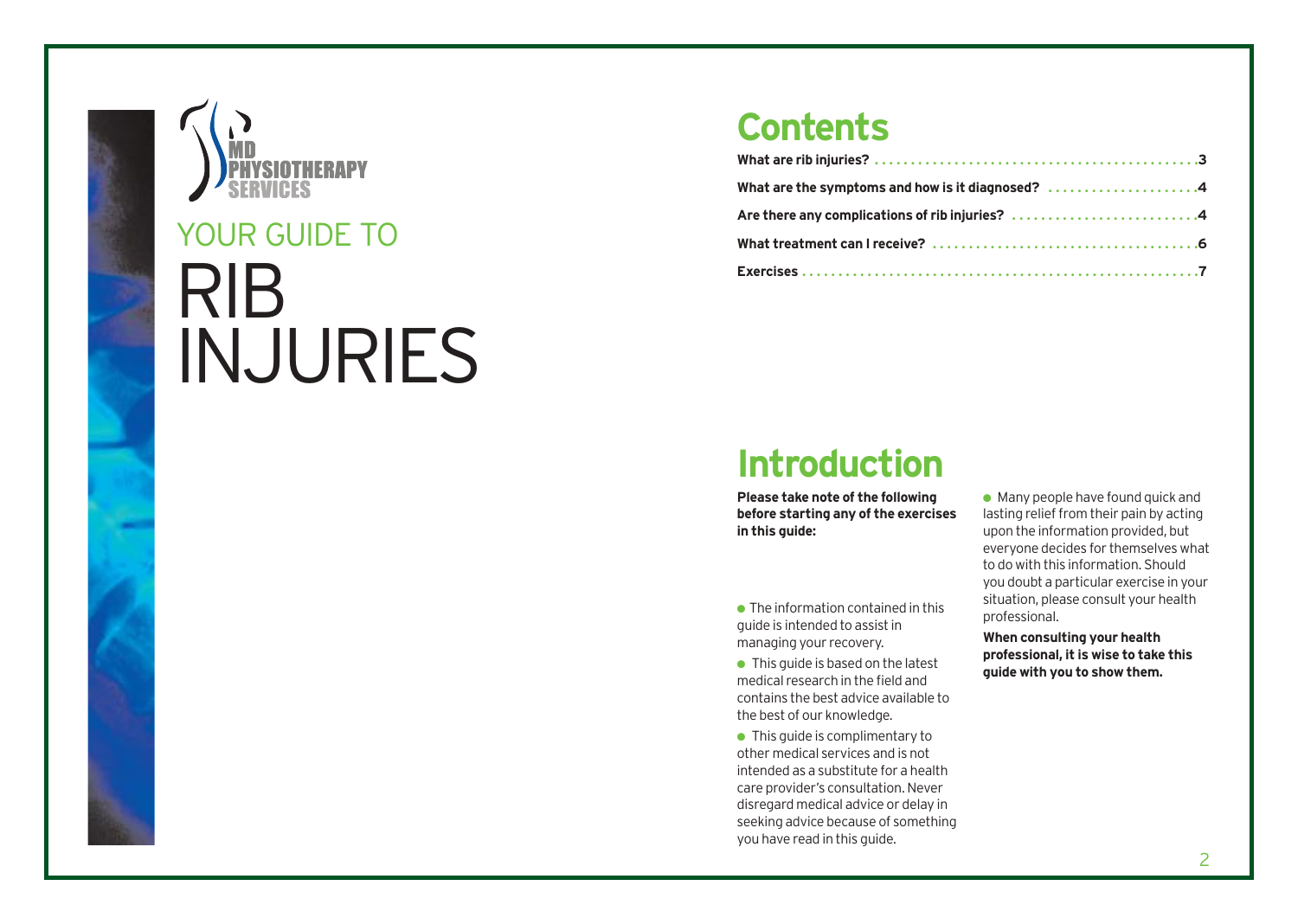## **What are rib injuries?**

The term rib injury can refer to both a break and a bruising of one or more ribs. Rib injuries mostly occur when there is a force applied to the chest wall such as from; a fall, road accident, tackle made in sports or an assault. Other causes of rib injuries include those which are caused by the force of the muscle itself. These include; severe coughing, straining, or heavy lifting in sports or work. This type of injury is however more common in people who have an underlying weakness such as osteoporosis (thinning of the bone). Due to the structure of the chest wall, chest pain could also be related to a number of other conditions such as; structures which are contained in the chest wall e.g. the heart and lungs as well as referred pain from the neck, shoulders or back.



**ANATOMY OF THE CHEST WALL**

The chest wall is composed of 12 ribs which connect to the sternum (breast bone) at the front, and to the 12 thoracic vertebrae at the back. The two layers of intercostals muscles are situated between the ribs, and underneath each rib there is a neurovascular bundle which contains the intercostals nerve, artery and vein. It is through this bundle that pain from the neck or back can be referred to the chest wall. This continuity of the chest wall with the spine, sternum and shoulders (via the collar bone and muscle attached to the shoulder blade), explains how individuals can injure their ribs either directly from a blow to the chest, or indirectly as a result of forces transmitted through the chest wall. Therefore, because of all the structures that are connected to and protected by the chest wall, it is important if you are experiencing chest pain, to consult with your doctor. Your doctor will be able to perform a full examination and rule out any serious complications which could be associated with your pain

## **What are the symptoms and how is it diagnosed?**

The main symptoms of a rib injury are pain over the injured rib, which is often increased with movement, deep breathing and coughing. Rib injuries are usually diagnosed by your doctor, who will take a full account of what happened and perform an examination to determine the origin of your pain. X-rays can be used to help diagnose a rib fracture, however

rib fractures do not always show up on an x-ray. Therefore the main aim of an x-ray would be to rule out any other complications that could have occurred as a result of your injury rather than as a tool for diagnosis of a fracture. If no complications are suspected by your doctor, you will probably not be required to have an xray

## **Are there any complications of Rib injuries?**

Most rib injuries heal on their own after 4-6 weeks with no problems. However in some cases complications may occur if internal organs become damaged either with the break from sharp ends of bone, or due to an infection which develops secondary to reduced breathing capacity. Complications that may occur include:

**Pneumothorax:** This occurs when the membrane that surrounds the lung gets damaged and air is allowed to enter into the small space between this membrane and the lung. This increase of air in this space results in the lung being squashed. Symptoms include pain on breathing and shortness of breath, and it can be picked up on an x-ray. A

Pneumothorax is usually noticed soon after the injury, but can occur a few days later, and it is therefore important to be aware of sudden symptoms of shortness of breath, increased pain on breathing or pain that is not over the fracture site. A Pneumothorax may require treatment which involves the removal of the air under anaesthetic.

**Air under the skin:** A sharp fractured rib can allow air from the lung to get in under the skin resulting in a swollen or bubbly area which may crackle when pressed. This is called 'surgical emphysema', and it is important to consult with your doctor if crackling occurs over the injury site.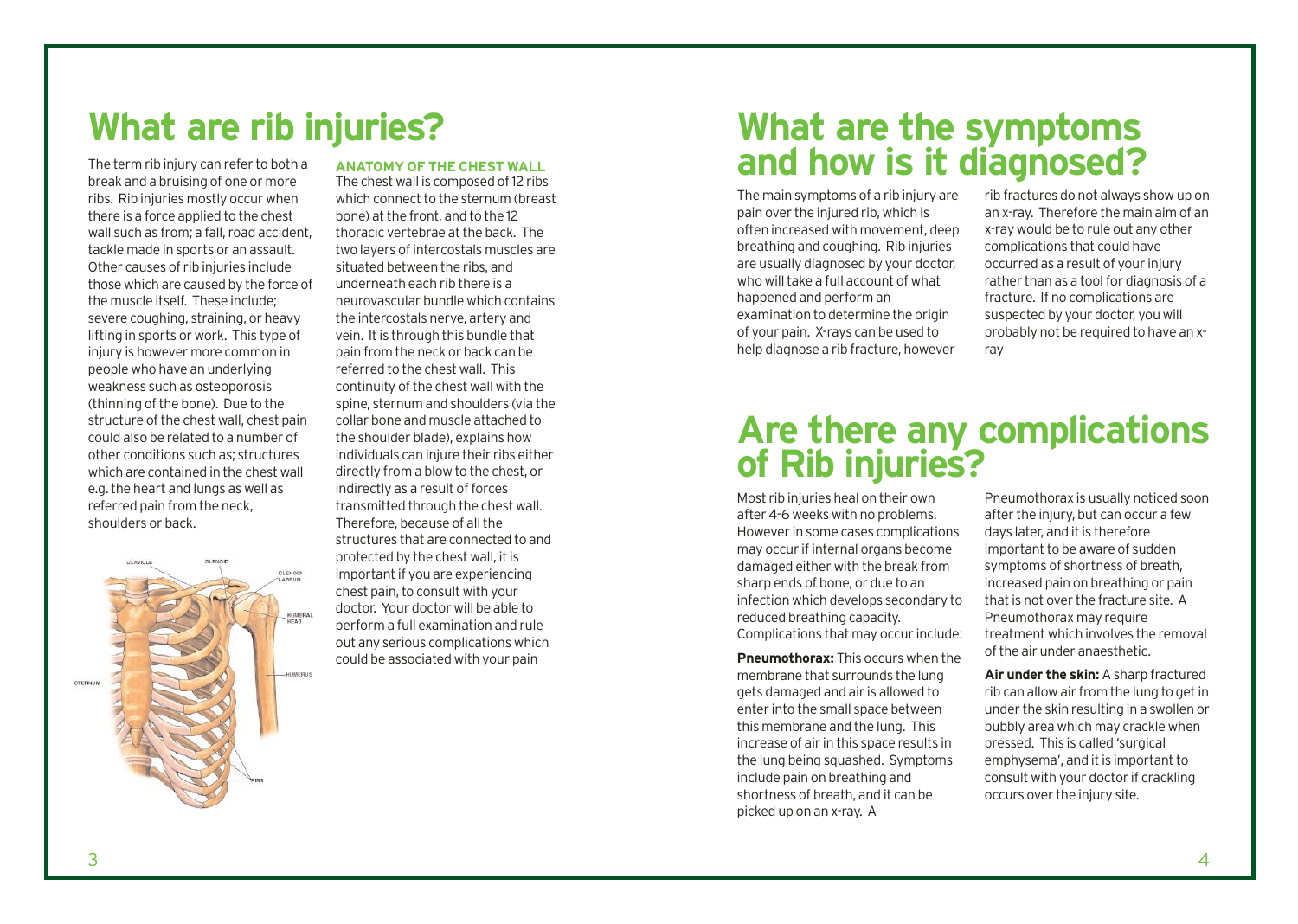**Haemothorax:** This is similar to a Pneumothorax except that there is blood and not air trapped in the lung. The blood collects at the base of the lung, resulting in shortness of breath and pain over the lower part of the chest on breathing. This is treated under anaesthetic by draining the blood.

**Abdominal Injuries:** Damage to the lower ribs can result in damage to the kidneys, liver and spleen which all lie in this area. Symptoms include pain in the abdomen, and if there is internal bleeding, you will feel faint and generally very unwell. Urgent medical attention is required.

**Chest infection:**Rib fractures can make breathing deeply or coughing properly extremely painful. If air does not reach the lower parts of the lungs, there is an increased chance of bacteria building up and infection resulting. It is therefore essential that you are under effective pain control and that you perform the breathing exercises provided in this pack regularly with support over the injury site. This will ensure that deep breathing is performed and help to prevent an infection occurring.

**If you develop any of the above complications, it is essential that you contact your GP so that appropriate treatment can be given.** 

### **What treatment can I receive?**

#### **PAIN RELIEF**

The most important treatment for bruised or broken ribs is effective pain relief. Keeping pain under control with this type of injury is essential to ensure that you are able to take deep breaths and cough effectively to prevent you developing a chest infection. Simply putting up with the pain of a rib injury is therefore not a good idea and it is essential that you consult your doctor as soon as possible. The type of pain relief you receive will be dependent on the severity of your pain as well as any contraindications that you may have to certain medications. It is also important with the pain medication that you take it regularly as prescribed, and don't wait for the pain to start, as again this may result in your breathing being restricted and could lead to the development of a chest infection.

#### **BREATHING EXERCISES**

Continuing to take deep breaths is important with this type of injury and therefore breathing exercises are important to ensure that regular deep breaths are taken. Breathing exercises should be performed regularly throughout your day, with support being provided to the injured rib by holding a towel/pillow over the area before performing deep breaths

or coughing. When doing the breathing exercises it is essential that you perform them within your pain tolerance. If you are experiencing increased pain it is important that you contact your GP so that your medication can be adjusted as deep breathing is important and you should be able to perform it if you have sufficient pain medication. Always consult with your GP before making any adjustments to any recommended medications. It is also advised that if you are a smoker you try to stop or reduce the number of cigarettes you smoke a day. Taping up the chest area is not recommended as once again this will restrict the movement of your rib cage and your ability to take deep breaths. Also try to avoid lying on the affected side.

#### **SHOULDER EXERCISES**

It is important to also exercise the shoulder on the affected side, as this can often become stiff as you will probably be trying to protect your injured rib and be limiting the arm and shoulder movement on this side. Gentle range of movement exercise for the shoulder should not increase your rib pain, and will help to prevent any problems from developing with your shoulder joint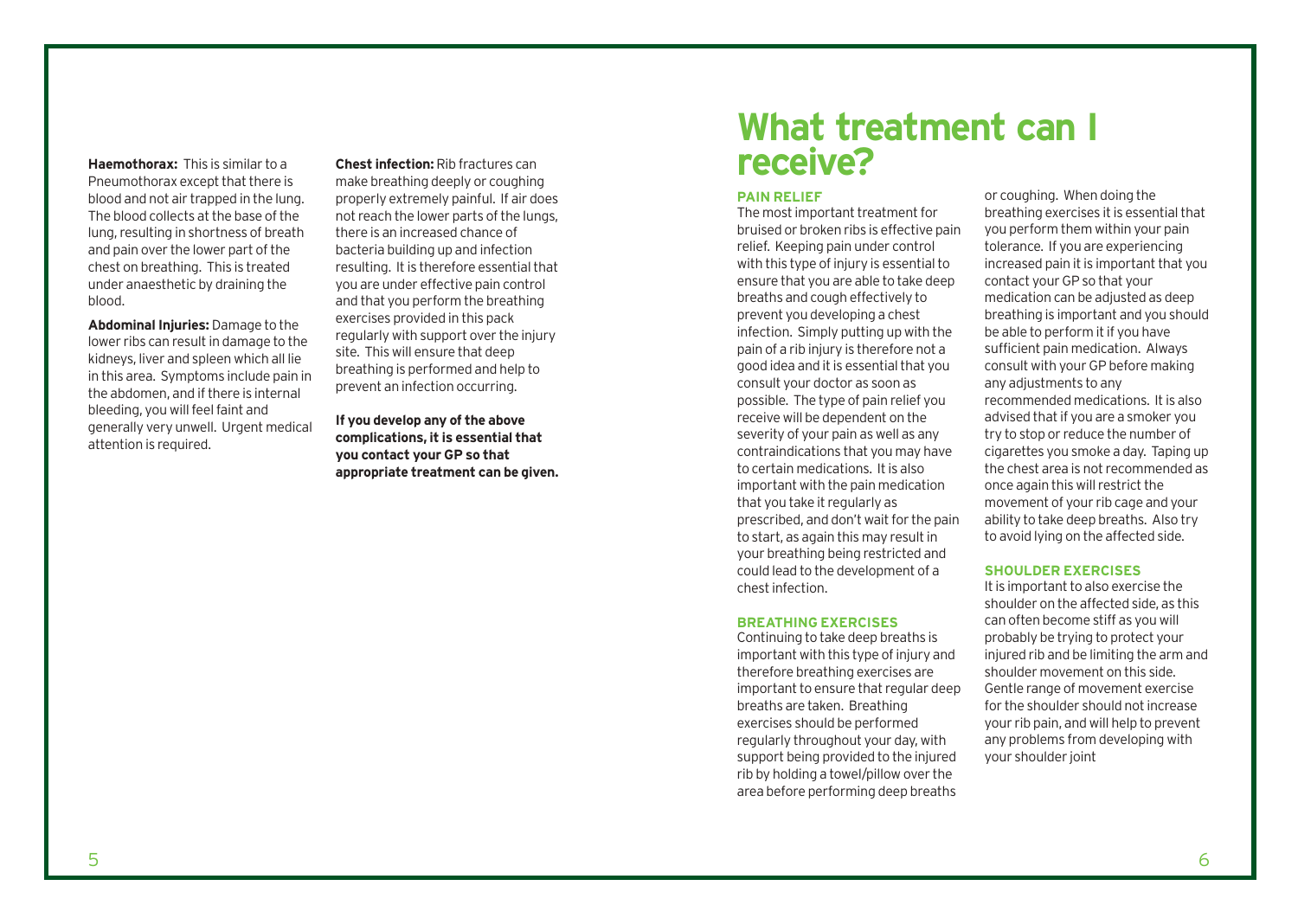## **Exercises**



#### **BREATHING EXERCISES**

Sitting on a chair or long sitting on a bed in an upright position. Place a towel or pillow over the injured side putting pressure over it to provide support. Initially concentrate on normal breathing, taking air in through your nose and out through your mouth, keeping your shoulders relaxed, with most of the movement occurring over the lower rib cage and abdomen (not in your shoulders). Now try and take a deep breath in, hold for 2-3 seconds and repeat 2-3 times and then return to relaxed breathing. This cycle can be repeated about 3-4 times a session, and 2-3 times a day. At the end of each deep breathing cycle, try cough. Make sure that when you cough, you apply extra pressure/support over the injured region. As already stated it is important that you are not in too much pain and if this is the case, consult with your GP so that your pain medication can be adjusted

#### **SHOULDER MOBILITY**

Perform the following movements, making sure that you move your arm within a pain free range of movement. With each exercise hold onto a table with the uninjured arm, lean slightly forwards so that your arm is hanging down and completely relaxed and then allow it to move in the following ways:

**1.** Pendulum (Forwards and Backwards) **2.** Pendulum (Clockwise/anticlockwise) **3.** Pendulum (Side to Side) **4.** Saws Repeat each movement 10-15 times, 2-3 times a day